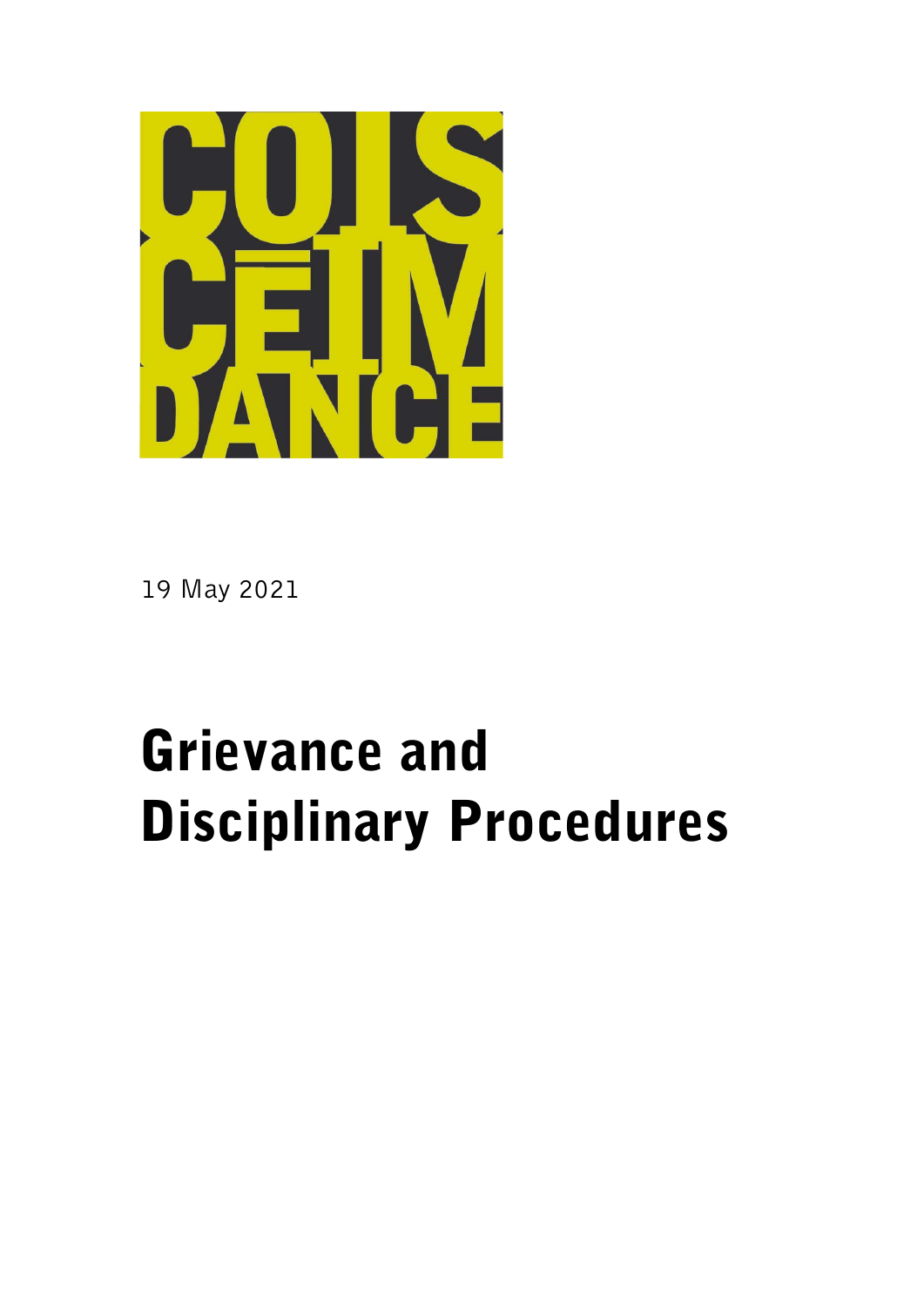# **Contents**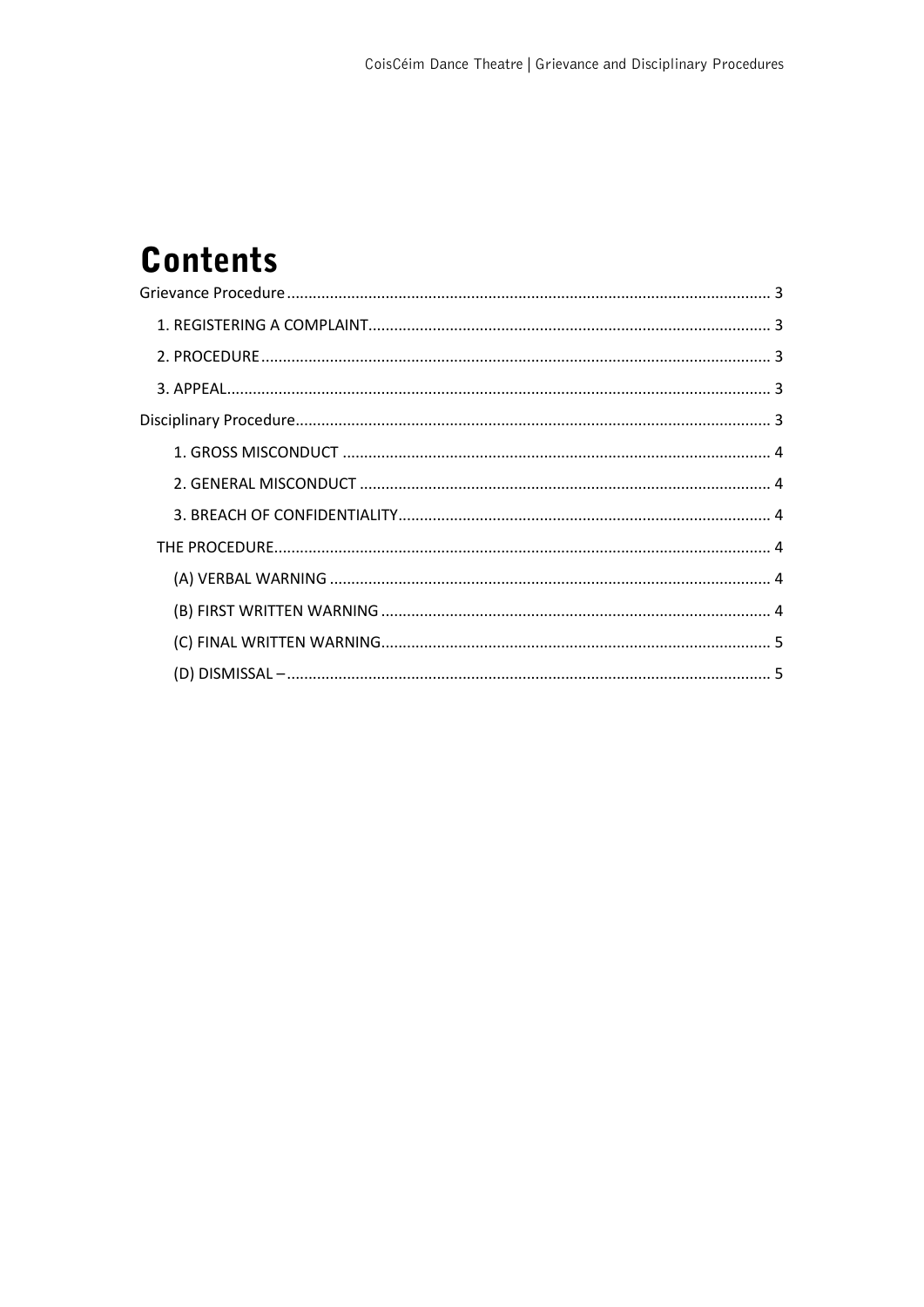# <span id="page-2-0"></span>Grievance Procedure

This procedure applies where an Employee has cause to complain about another Employee or Board Member or any matter relating to the Employee's employment.

Employees should carefully consider the nature of the complaint before engaging in the process. Sometimes conflicts and disagreements can be resolved without the intervention of a formal procedure. If resolution cannot be found, then the subsequent procedure will be followed.

If an Employee has cause to complain about another Employee, or Board Member, or any matter relating to the Employee's employment, the following steps must be taken:

### <span id="page-2-1"></span>1. REGISTERING A COMPLAINT

The complaint must be submitted in writing to the Executive Producer unless the complaint is against them in which case the complaint should go to the Chairman of the Board.

### <span id="page-2-2"></span>2. PROCEDURE

On submission of the complaint it will be investigated and dealt with within five working days by the appropriate person. If the complaint is upheld and the case deemed sufficient, the necessary actions to remedy the situation will be taken; this may include invoking the DISCIPLINARY PROCEDURE. The outcome of the investigation will be communicated in writing within five working days of completion.

## <span id="page-2-3"></span>3. APPEAL

If the complaint is not upheld the Employee has the right to appeal. Appeals have to be made in writing within ten working days of the decision and sent to the nominated person. A decision will be taken to either re-investigate the complaint, request that it be dealt with another nominated person or turn the appeal down. The same time periods apply as per the first procedure. The outcome of this phase is final and not subject to further appeals. All decisions will be communicated within five working days of completion.

# <span id="page-2-4"></span>Disciplinary Procedure

The purpose of the Disciplinary Procedure is to ensure that Employees and Board Members cannot abuse colleagues, clients or CoisCéim's resources without regard for their actions.

CoisCéim may take disciplinary proceedings if any of the following takes place: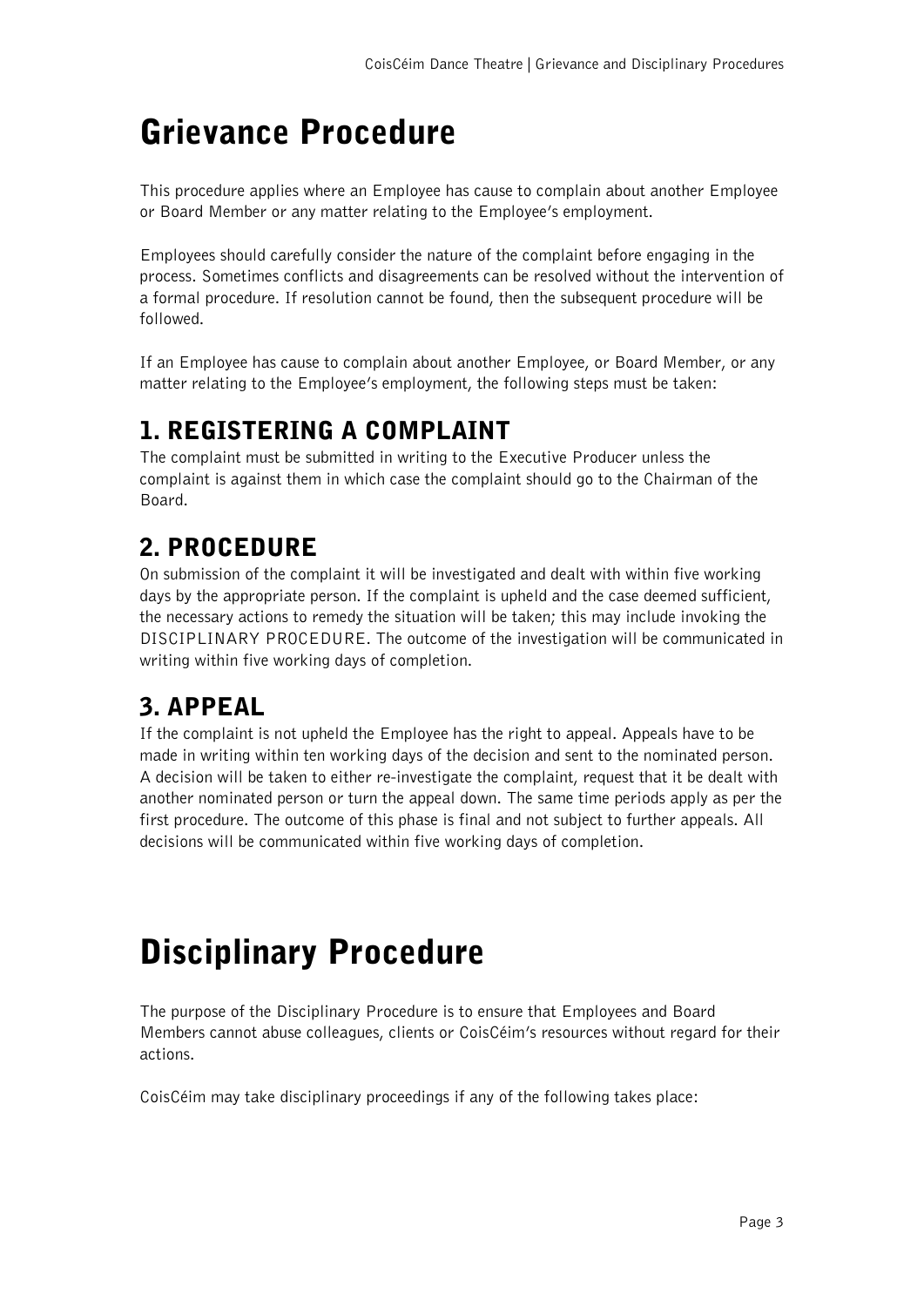#### <span id="page-3-0"></span>1. GROSS MISCONDUCT

Includes violence, threatening behaviour, fraud, misrepresentation, deceit, misuse of CoisCéim's resources, substance abuse / misuse, and any sexual offence. This is not an exhaustive list and other conduct may be deemed to be gross misconduct.

#### <span id="page-3-1"></span>2. GENERAL MISCONDUCT

Includes sexual harassment, bullying, discrimination, theft, vandalism, absenteeism and under-performance. This is not an exhaustive list and other conduct may be deemed to be general misconduct.

#### <span id="page-3-2"></span>3. BREACH OF CONFIDENTIALITY

The Employee may not disclose trade secrets or any other information of a confidential nature relating to CoisCéim and its business and in particular relating to sensitive information in respect of which CoisCéim owes an obligation of confidence to a third party during or up to twenty four months after the Employee's employment except in the proper course of the Employee's employment or as required by law.

The Employee must not remove any documents or computer disks or tapes containing confidential information from CoisCéim's premises at any time without proper advance authorisation. All such documents, disks and tapes and any copies thereof are CoisCéim's property.

Punishment for committing an offence in any of these areas can range from admonishment to, in serious cases instant dismissal.

### <span id="page-3-3"></span>THE PROCEDURE

The Employee has the right to a fair hearing at which the case will be presented and the Employee has the right to be accompanied by a representative of their choice at all stages of the procedure.

The Employee will not be disciplined until a full investigation has been conducted into the alleged breach of contract or established practice or rule and the Employee has been found guilty. In appropriate circumstances, CoisCéim reserves the right to dismiss the Employee summarily.

The following will be the procedure for discipline and /or dismissal :

<span id="page-3-4"></span>(A) VERBAL WARNING – The Executive Producer will inform the Employee of the reason for the invoking of this disciplinary procedure and will, where appropriate, outline what the Employee has to do to improve. Where appropriate, the Employee will be given the necessary support to improve. A verbal warning will be recorded on the Employee's personnel file for six months. After the six months has expired the Employee's conduct will be reviewed. If it is determined that the Employee has not improved, the next stage of the procedure begins.

<span id="page-3-5"></span>(B) FIRST WRITTEN WARNING – In the event of a continued failure to meet the required standards the Employee will be issued with a written warning. The Employee will